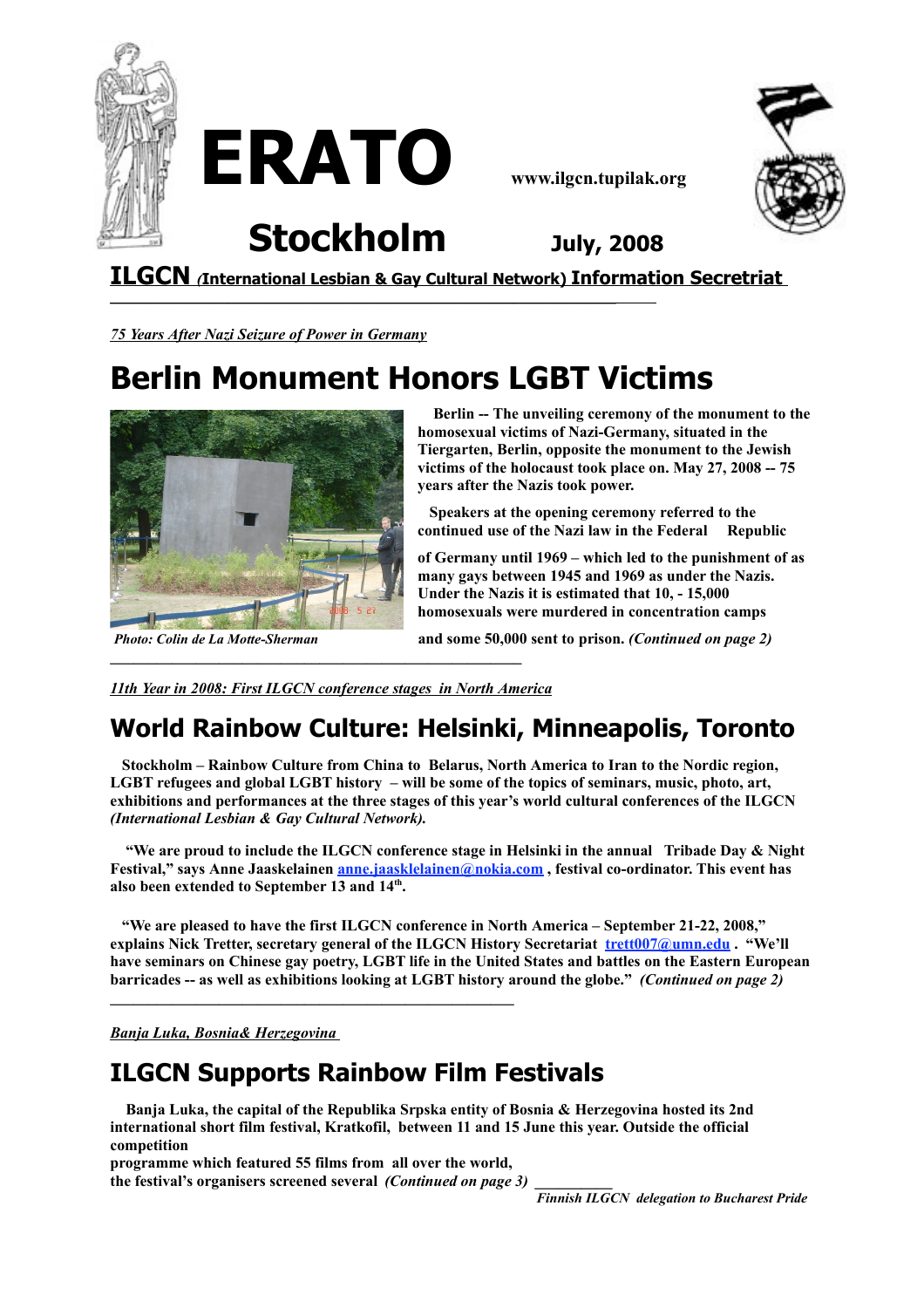### **World Rainbow Culture in Helsinki, Minneapolis, Toronto…..**

*(Continued from page 1)* **The event will be held at the University of Minnesota in Minneapolis/St. Paul and will include a performance of the symphony orchestra – a first in ILGCN conferences.**

"At the Toronto stage in November, we want to give a special focus on LGBT refugees around the world and the situation of the rainbow struggle in Iran and on LGBT Iranians forced to flee from that country," **says Michael Gfroerer, secretary general of the ILGCN North America Secretariat [michaelgfroerer@yahoo.ca](mailto:michaelgfroerer@yahoo.ca) . This will be carried out together with the LGBT group at the University of Toronto.**

#### *Free Entrance, No Travel Grants*

**As usual, all three conference stages are free of charge, although some cultural events requiring the rental of locales may make entrance fees necessary. ILGCN world conferences are often divided between different cities to make accessibility more possible even for those without much travel funds, since the network survives only through donations and has no possibility of providing travel scholarships.**

**"At these stages, we'll also announce this year's ILGCN awards honoring special contributions to** the LGBT world of culture – and also approve next year's and future conference sites – which we hope **will be in Budapest, Bucharest and Istanbul," says Bill Schiller, secretary general of the ILGCN Information Secretariat in Stockholm [info@tupilak.org](mailto:info@tupilak.org) . "We welcome any future candidates as well in this global effort to promote the international use of LGBT culture to combate homophobia, silence, provincialism and pink dollar commercialism that puts profit higher than solidarity."**

**Interested ILGCN cultural ambassadors and national co-ordinators – and other rainbow cultural workers -- are especially welcome to participate in the conference stages. The ILGCN is supported by Tupilak** *(Nordic rainbow cultural workers),* **the Nordic Rainbow Council and the Nordic Rainbow Humanists.**

**\*\*\*\*\*\*\*\*\*\*\*\*\*\*\*\*\*\*\*\*\*\*\*\*\*\***

### **Berlin Monument Honors Homosexual Victims of Nazis…**

(continued from page 1) Lesbians also suffered but in a less severe way. Another symbol unveiled is the **name-board of the new** *Magnus-Hirschfeld-Ufer* **(Ufer = embankment) in Berlin in which Minister of Justice Zypriess also took part.**

**The Hirschfeld Embankment is near where Hirschfeld's** *Institute of Sexuality* **stood, and close to the centre of present-day government. The Institute was raided and the contents destroyed in May 1933. Some** of the books – and a bust of Hirschfeld - were among the items which were later burned, in the notorious **"book-burning" in central Berlin's "Opernplatz".**

As early as the 1920's Hirschfeld – a Jew, socialist and gay - had been severely beaten up by **fascists while***-* **in Munich so, understandably, after the Nazi takeover he did not return from a speaking tour abroad , but died in France in exile.**

**Meanwhile, the ILGCN Berlin representative, Colin attended the Cracow Parade for Tolerance and Democracy (April 2008) along with three thousand others. Despite continued Catholic and fascist opposition – for the first time the demonstration managed to reach the central market square (Rynek Glowny).**

**Colin also visited Lodz where he met with members of the Amnesty LGBT group in the town and** extended contacts with the founder of the Queerfilm Festival in the city, Pawel, who has also advised a **group in Chile about Queerfilm and is in contact our ILGCN cultural ambassador Paul Lee in Toronto.**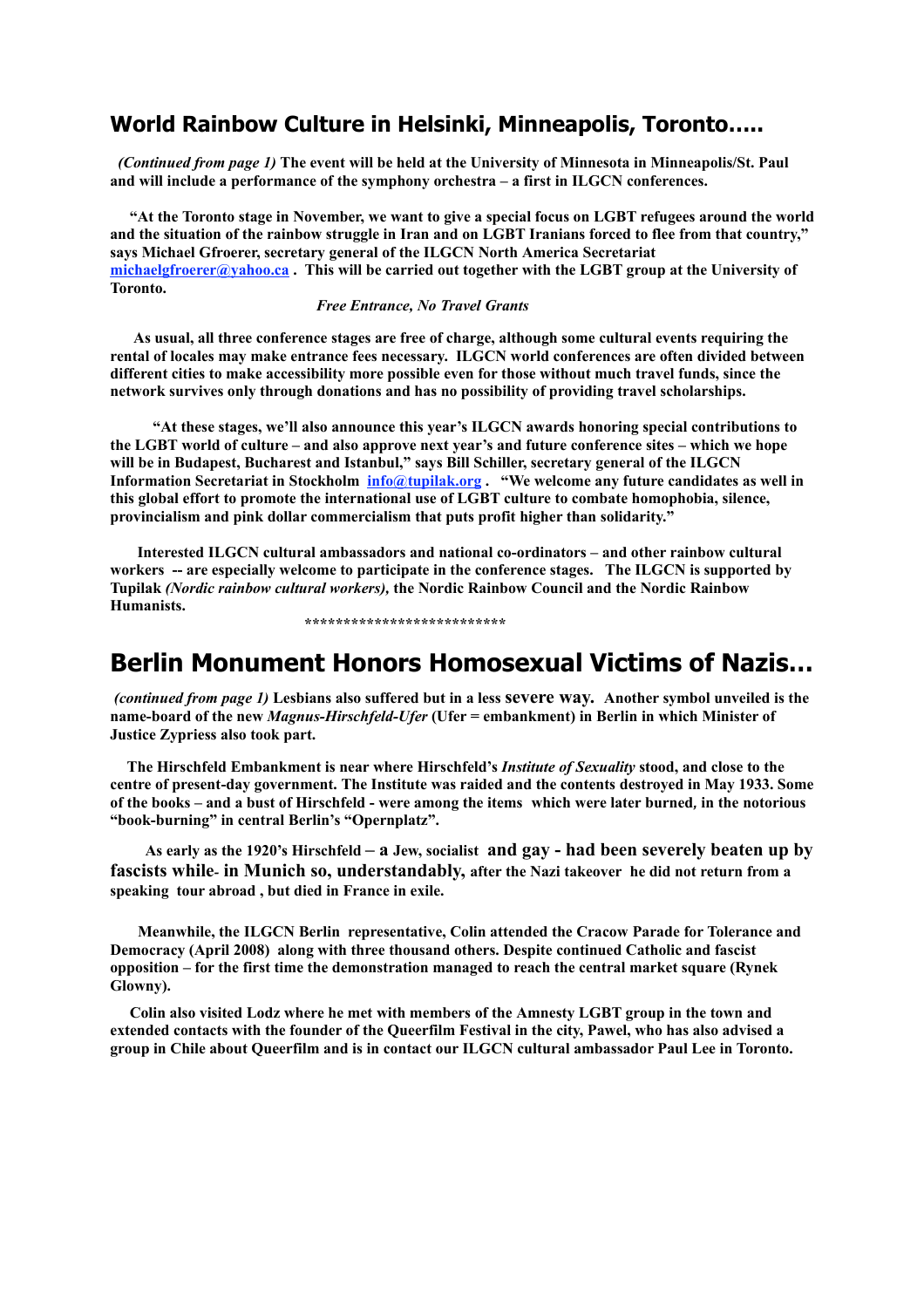## **Tupilak & ILGCN Travelling Art & Photography Exhibit**

**Next stops: Stockholm July, 1 9, July 2 4-3 0, 2 0 0 8**



*Austria/Sweden*

 $\mathcal{L}_\mathcal{L}$  , and the set of the set of the set of the set of the set of the set of the set of the set of the set of the set of the set of the set of the set of the set of the set of the set of the set of the set of th



*Willi Reichhold Timo Saarelma, Finland Andrius Privetas, Lithuania*

# **ILGCN Supports Rainbow Film Festivals …..**

(Contineud from page 1) topical programmes. For the first time, a selection of gay and lesbian short films **was included. The selection was compiled and presented to the Bosnian audiences at the festival by Andrejs Visockis, the ILGCN film festival secretary. It was also the first time that LGBT-themed films** were shown on a cinema screen in this city. The Grand Prix of the festival went to Grímur Hákonarson from Iceland for his short film "Brædrabylta" ("Wrestling") which is a tale of two gay wrestlers living in rural Iceland who grapple with their love for one another. In this connection it is also worth mentioning **that "Wrestling" was the only gay-themed film in the competition.**

#### *Sarajevo Queer Culture Festival*

For the first time in Sarajevo's history, between 24 and 28 September this year, the city will host a **queer culture festival. The programme will include several art exhibitions displaying photography, sculpture and other queer art from the region and beyond, theatre performances, creative workshops, film screenings as well as political debates. The organiser of the festival is the Bosnian LGBT rights organisation Q but also the ILGCN Film Festival Secretary Andrejs Visockis is actively involved in organising the film events for the occasion. Furthermore, throughout the year there have been almost** monthly screenings of LGBT-themed films free of charge to the audiences as a prelude to the big bash in September and there are also plans to arrange similar screenings in Mostar in August. Mostar is the third **largest city in Bosnia & Herzegovina.**

### **ILGCN Annual Awards: (Proposals welcomedat allSecretariats)**

**\_\_\_\_\_\_\_\_\_\_\_\_\_\_\_\_\_\_\_\_\_\_\_\_\_\_\_\_\_\_\_\_\_\_\_\_\_\_\_\_\_\_\_\_\_\_\_\_\_\_\_\_\_\_\_\_\_\_\_\_\_\_\_\_\_\_\_\_\_\_\_\_\_\_\_\_\_**

**Rainbow Iceberg -- (international work)**

**Orfeo Iris (researchin Nazi 6neoNazi persecution ofhomosexuals)**

**Grizzly Bear (work in ferocious homophobic situations)**

**Orfeo Musica (international musical co-operation)**

**Sappho in Paradise (libraries,publishing)**

**Arco Nordica (Nordic co-operation)**

**Orfeo Imago (graphic art & photography) Clio's Silver Cup (LGBT history)**